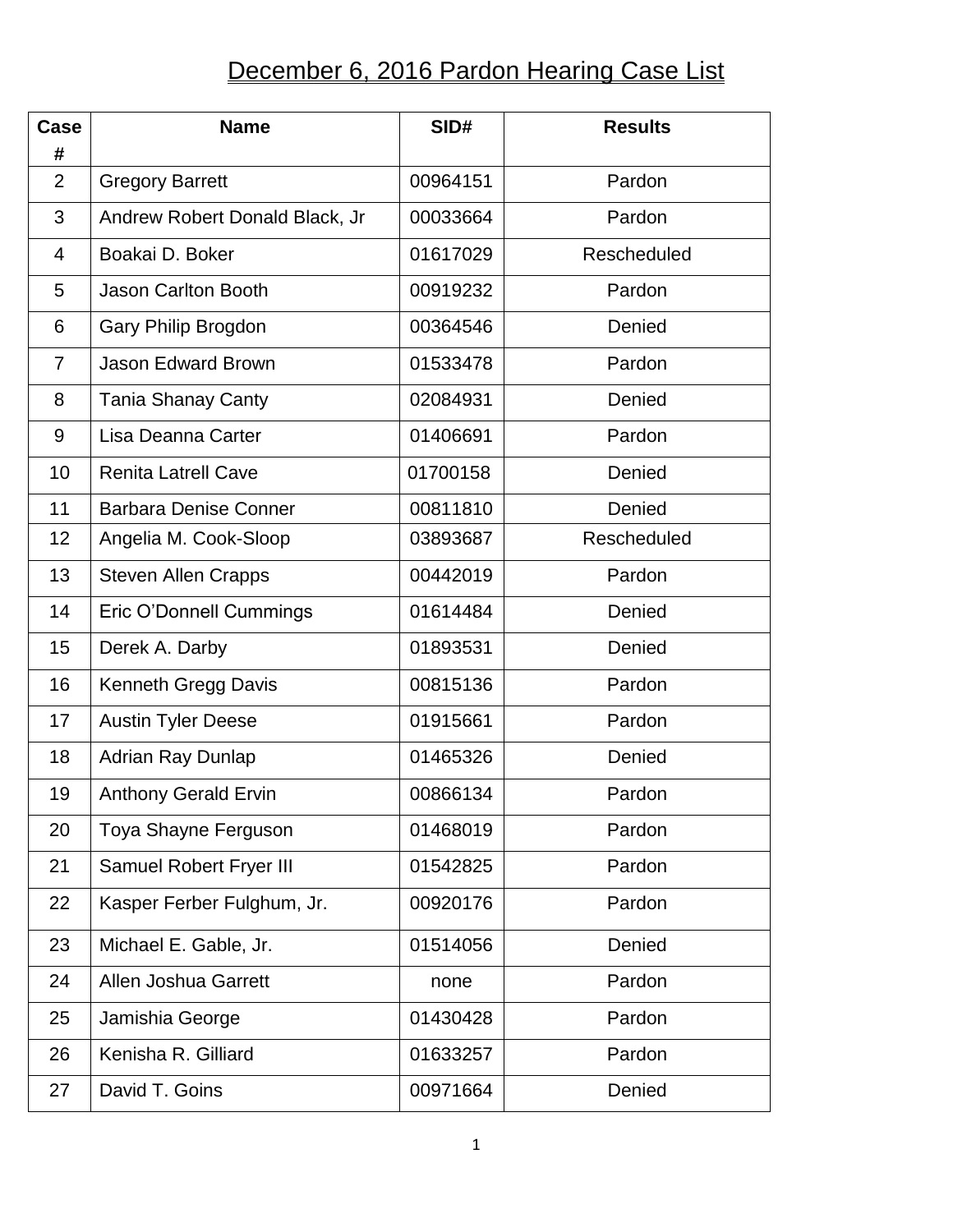## December 6, 2016 Pardon Hearing Case List

| 28 | Amy Darnella Green            | 02018021 | Pardon      |
|----|-------------------------------|----------|-------------|
| 29 | <b>John Julius Grissett</b>   | 01257104 | Pardon      |
| 30 | <b>Allison Monique Harley</b> | 01616225 | Denied      |
| 31 | Phillip L. Jefferson          | 01237103 | Pardon      |
| 32 | Nancy L. Johnson              | 00724156 | Pardon      |
| 33 | Rhonda Saylors Jordan         | 01130722 | Pardon      |
| 34 | Aaron Kelly                   | 00679650 | Pardon      |
| 35 | <b>Michael James Martin</b>   | 01565548 | Denied      |
| 36 | Sammie Lewis McCullough, Jr.  | 00355502 | Pardon      |
| 37 | Elijah McKnight               | 00493973 | Pardon      |
| 38 | <b>Gabriel Miller</b>         | 00899972 | Pardon      |
| 39 | <b>Kevin Veincente Miller</b> | 01067692 | Pardon      |
| 40 | John Craig Moore              | 01094177 | Pardon      |
| 41 | <b>William Ervin Moore</b>    | 01726501 | Pardon      |
| 42 | William H. Musall             | 01390619 | Denied      |
| 43 | <b>Michael Dennis Nash</b>    | 00282468 | Denied      |
| 44 | <b>Crystal Pardue-Lipford</b> | 01457538 | Pardon      |
| 45 | <b>Morris Orell Parker</b>    | 00381484 | Pardon      |
| 46 | Karla L. Payne                | 01252825 | Pardon      |
| 47 | Randy Jay Rice                | 01330412 | Denied      |
| 48 | Michael Shaun Richardson      | 01629388 | Denied      |
| 49 | <b>Solomon Kevin Rivers</b>   | 00901144 | Pardon      |
| 50 | Regina Lakesa Robinson        | 01017077 | Pardon      |
| 51 | Stephen Rogers, Jr.           | 00608706 | Pardon      |
| 52 | Roxanne Elizabeth Rosa-Rosado | 01752952 | Rescheduled |
| 53 | Brenda M. Scott               | 01825868 | Denied      |
| 54 | George M. Shivers             | 01049912 | Denied      |